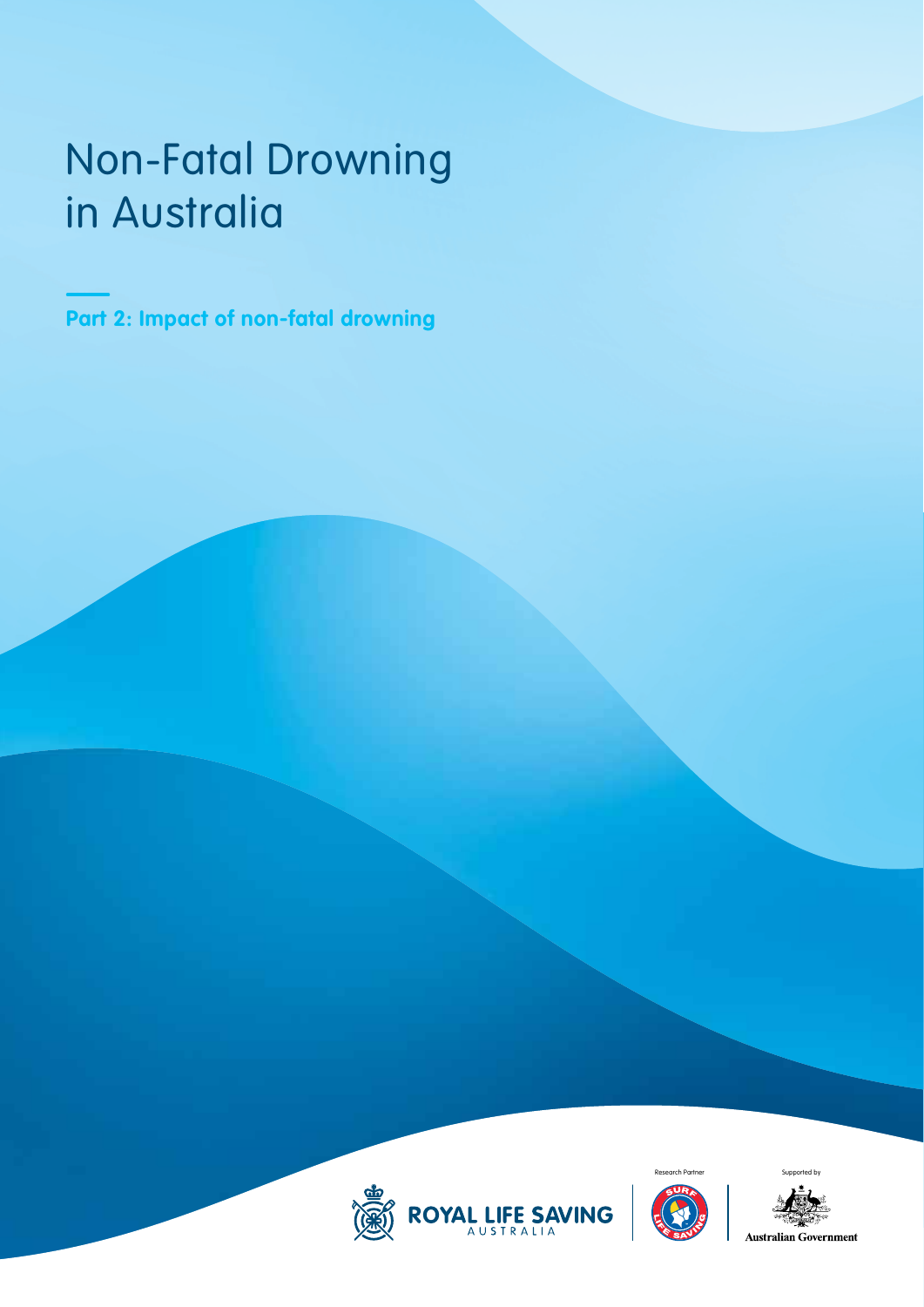**Royal Life Saving is focused on reducing drowning and promoting healthy, active and skilled communities through innovative, reliable, evidencebased advocacy, strong and effective partnerships, quality programs, products and services, underpinned by a cohesive and sustainable national organisation.**

Royal Life Saving is a public benevolent institution (PBI) dedicated to reducing drowning and turning everyday people into everyday community lifesavers.

We achieve this through advocacy, education, training, health promotion, aquatic risk management, community development, research, sport, leadership and participation, and international networks.

© 2021 Royal Life Saving Society – Australia This publication is copyright. Except as expressly provided in the Copyright Act 1968 and the Copyright Amendment Act 2006, no part of this publication may be reproduced, stored in any retrieval system or transmitted by any means (including electronic, mechanical, microcopying, photocopying, recording or otherwise) without prior permission from Royal Life Saving Society – Australia.

**For enquiries concerning reproduction, contact RLSSA on:** Phone **02 8217 3111** Email **info@rlssa.org.au** 

Every attempt has been made to trace and acknowledge copyright, but in some cases this may not have been possible. Royal Life Saving apologises for any accidental infringements and would welcome any information to redress the situation.

The drowning prevention research of the Royal Life Saving Society – Australia is proudly supported by the Australian Government.

#### **Suggested citation**

Mahony, A, Pidgeon, S (2021) Non-Fatal Drowning in Australia. Part 2: Impact of non-fatal drowning. Royal Life Saving Society – Australia: Sydney.

The authors would like to acknowledge Dr Amy Peden for data acquisition.

# **> OUR VISION**

# **A water-loving nation free from drowning**

royallifesaving.com.au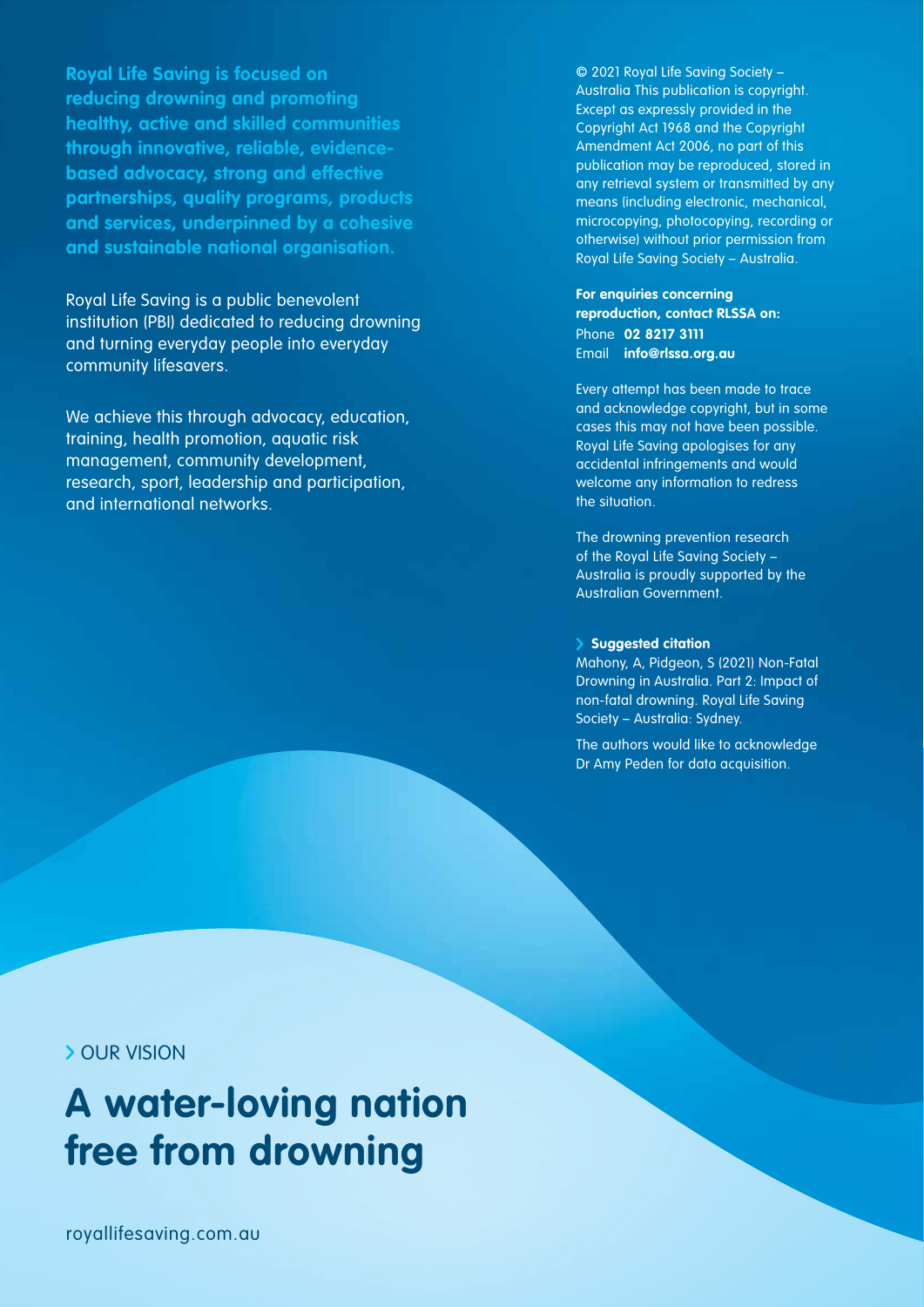# NON-FATAL DROWNING IN AUSTRALIA





Average duration of hours in ICU

**69 HOURS** Average number of cases involving time on CVS each year



Average duration of hours on CVS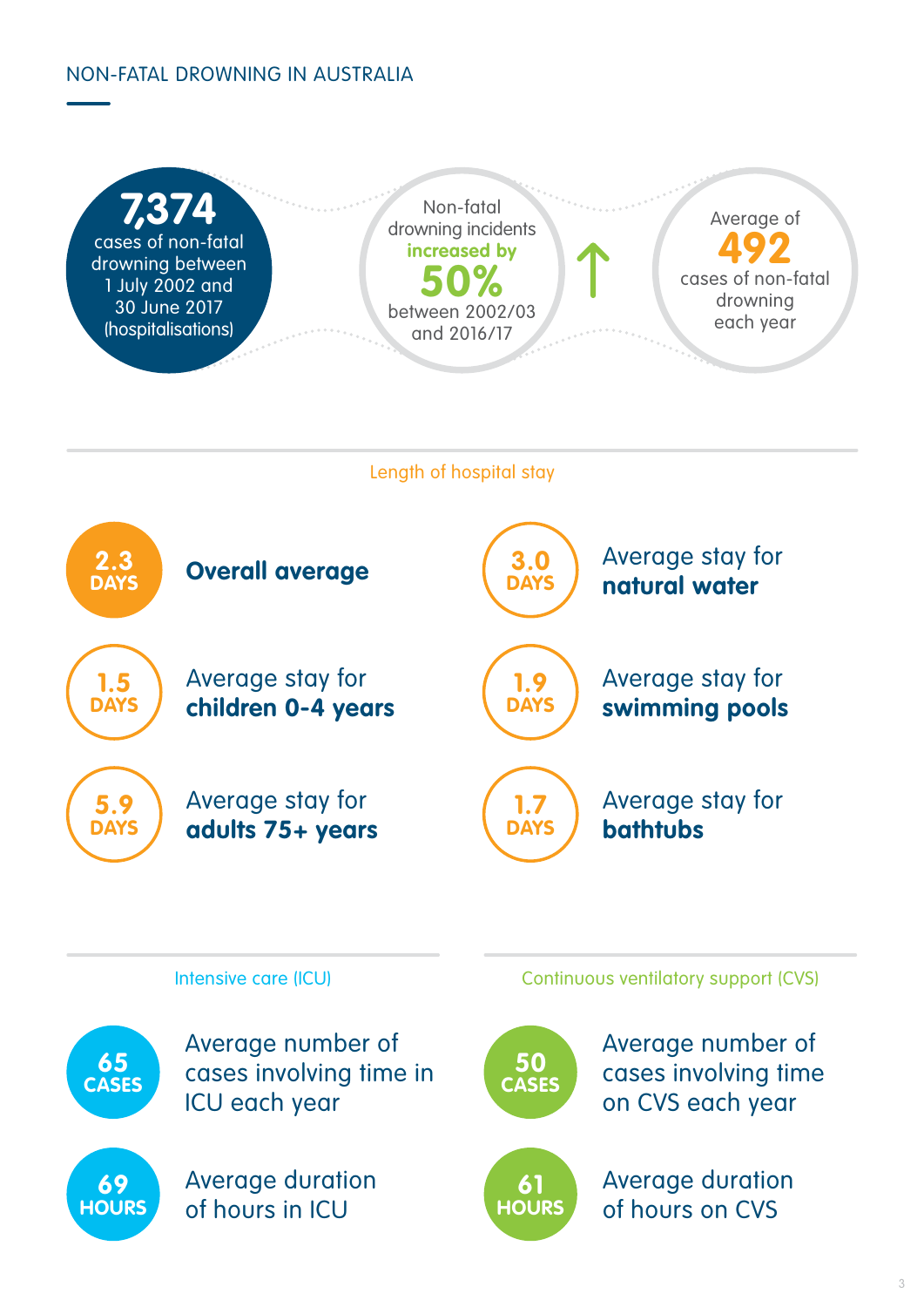# **BACKGROUND**

Fatal drowning has long been the focus of the drowning prevention community. In Australia, Royal Life Saving Society – Australia (RLSSA) and Surf Life Saving Australia (SLSA) collect, analyse and report on unintentional fatal drowning, including historical trends and factors such as age, sex, location, remoteness classification and activity. However, many more non-fatal drowning incidents occur each year.

The updated definition of drowning incorporates three possible outcomes: death, morbidity and no morbidity, signifying the continuum of possible consequences following a drowning incident (1). It should be noted that 'non-fatal drowning' is the correct terminology and phrases such as 'near-drowning' are inappropriate for use. The Australian Water Safety Strategy (AWSS) 2030 encourages a continued focus on the full burden of drowning, with research and policy activities designed to further our understanding of non-fatal drowning and its impacts (2).

Previous research investigated hospitalisations in Australia, reporting 6,158 cases of non-fatal drowning over a 13-year period (3). Over the course of the study, non-fatal incidents increased by 42% (3). In Australia, for every one fatal drowning, a further three people are admitted to hospital following a non-fatal incident (3). Among children aged 0-4 years, this ratio increases to eight non-fatal incidents (3).

Since the publication of this research, non-fatal drowning statistics have been routinely included in annual reports to raise awareness of the different outcomes of drowning. However, information on incident severity has been lacking. For example, we do not know how long patients stay in hospital following a non-fatal drowning, nor do we know what treatment they receive while admitted.

Building on this previous study, additional data has been obtained to continue monitoring non-fatal drowning over time, as well as investigate the impact of non-fatal drowning. In addition to hospitalisation figures in Australia over a 15-year period, this study examines the mean length of hospital stay, number of patient days, time in an Intensive Care Unit (ICU) and the number of hours of Continuous Ventilatory Support (CVS) received over a 4- or 5-year period.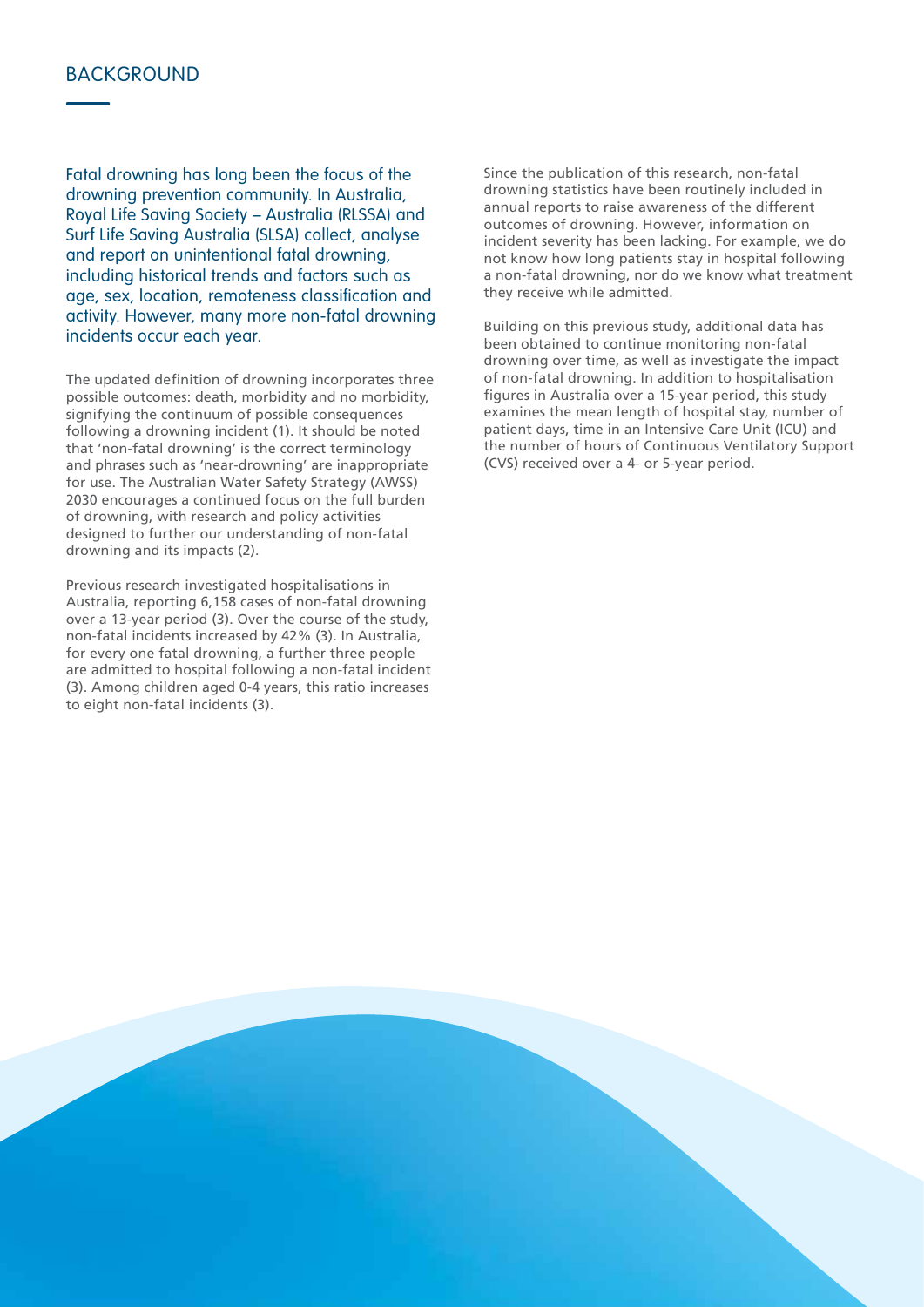# **METHODS**

The non-fatal drowning data used in this report were made available by the Australian Institute of Health and Welfare (AIHW). The authors are responsible for the use made of the data in this report.

Non-fatal drowning incidents that occurred in Australia between 1 July 2002 and 30 June 2017 were collated using hospitalisation data. Hospital separations (a process by which an episode of care for an admitted patient ceases, for example, due to their discharge from hospital or their transfer to another facility) were used to calculate the number of hospitalisations related to a non-fatal drowning event.

Data were obtained from the Australian Institute of Health and Welfare's (AIHW) National Hospital Morbidity Database (NHMD). Hospital separations where the principal diagnosis was any code in ICD-10-AM Chapter XIX Injury, poisoning and certain other consequences of external causes (S00-T98) and the first reported external cause of morbidity was Accidental Drowning and Submersion (W65-W74) were included. For further information on these classifications, see below.

# **Accidental drowning and submersion includes the following subdivisions:**

- > Drowning and submersion while in bathtub (W65)
- > Drowning and submersion following fall into bathtub (W66)
- > Drowning and submersion while in swimming pool (W67)
- > Drowning and submersion following fall into swimming pool (W68)
- > Drowning and submersion while in natural water (W69)
- > Drowning and submersion following fall into natural water (W70)
- > Other specified drowning and submersion (W73)
- > Unspecified drowning and submersion (W74)

# **These subsets is subset subset** in the for the resulting analysis:

- $66$  Bathtub
- $68 -$  Swimming Pool
- 70 Natural Water
- $74$  Other or Unspecified location

Data were provided in aggregate format by the AIHW, whereby individual drowning events could not be distinguished. As such, no identifying data or case histories were available.

Hospitalisations related to a drowning incident were excluded for one of two reasons. Firstly, if the patient died in hospital, and secondly, if the patient was transferred from another acute care facility. The mode of separation field was used to exclude patients who died in hospital. This was done to avoid an overlap between fatal and non-fatal drowning cases. The mode of admission field was used to exclude patients who were transferred from another acute care hospital. This was done to avoid double counting drowning cases where the patient was admitted to one hospital but then transferred to another facility, within the same episode of care.

### **Severity measures**

The mean length of stay is the average number of days each patient stays in hospital in acute care. This was calculated by dividing the total number of patient days for a reporting period by the estimated number of cases for the same period.

Patient days are the number of full and partial days a patient spends in hospital. One patient day is counted for same-day patients (admitted and discharged from hospital on the same day).

Information is presented on the number of hours that patients stayed in an Intensive Care Unit (ICU) and the number of hours of Continuous Ventilatory Support (CVS) received (not all admitted patients receive CVS in an ICU). It is likely that the numbers reported here are underestimates, as they are based on the initial episode of care and do not include any additional time an individual spent in an ICU. Information on ICU hours was not available for all hospitals (private hospitals in New South Wales, Tasmania, the Australian Capital Territory and the Northern Territory are excluded).

CVS (also known as invasive ventilatory support or mechanical ventilation) refers to the use of a machine to assist breathing. Periods of ventilatory support that are associated with anaesthesia during surgery, and which are considered an integral part of the surgical procedure, are not included. Information on CVS hours was not available for all hospitals (private hospitals in Tasmania, the Australian Capital Territory and the Northern Territory are excluded).

Information on mean length of stay and number of patient days was available for 2012/13 to 2016/17. Information on severity was only available for 2013/14 to 2016/17.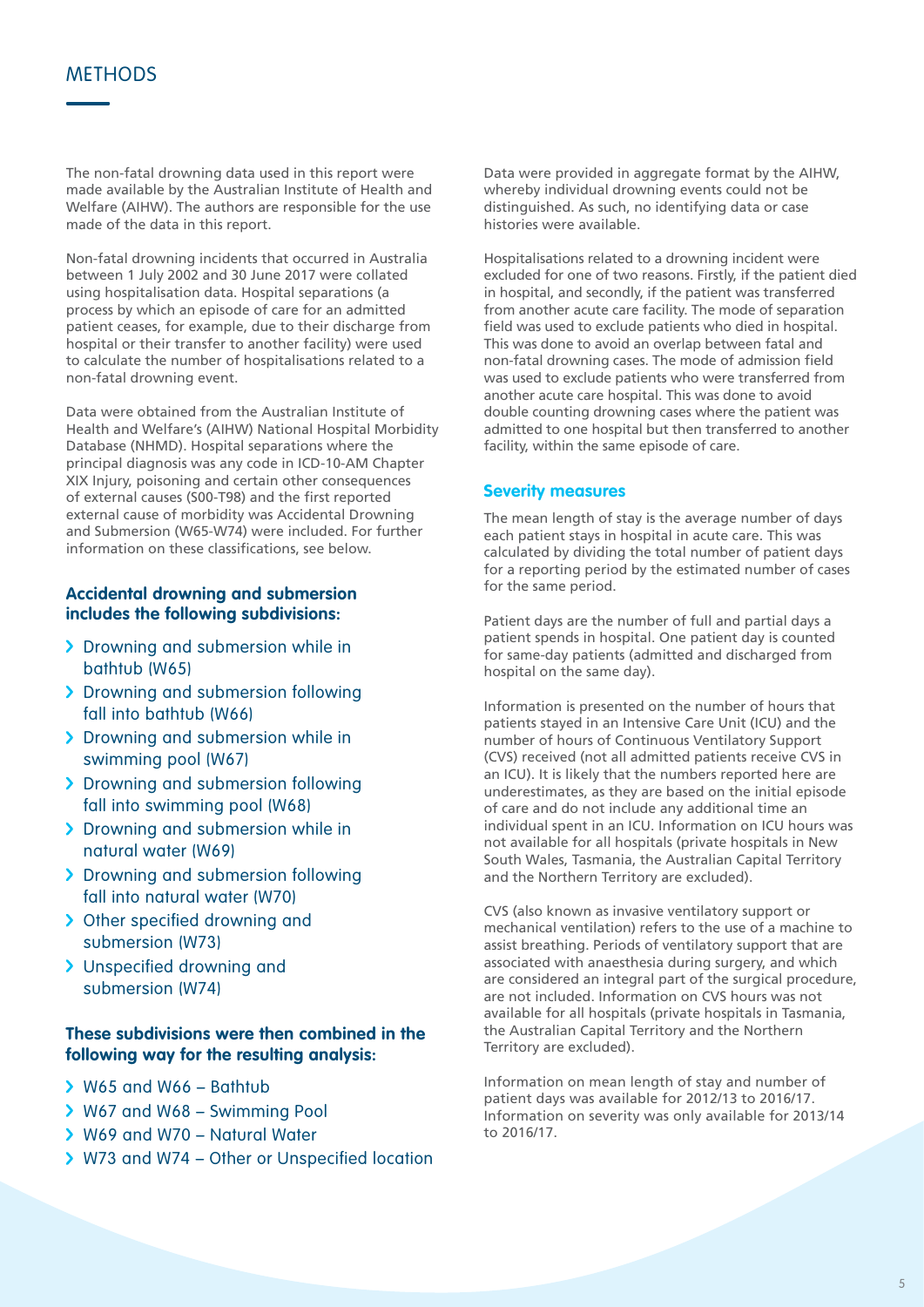# RESULTS

Between 1 July 2002 and 30 June 2017, there were 7,374 cases of non-fatal drowning in Australia (hospitalisations). This is an average of 492 non-fatal incidents each year. Over the course of the 15-year study, non-fatal incidents have increased by 50%. The crude non-fatal drowning rate reached a high of 2.63/100,000 in 2015/16 (Figure 1).



**Figure 1:** Non-fatal drowning by year with crude drowning rate, 2002/03 to 2016/17, n=7,374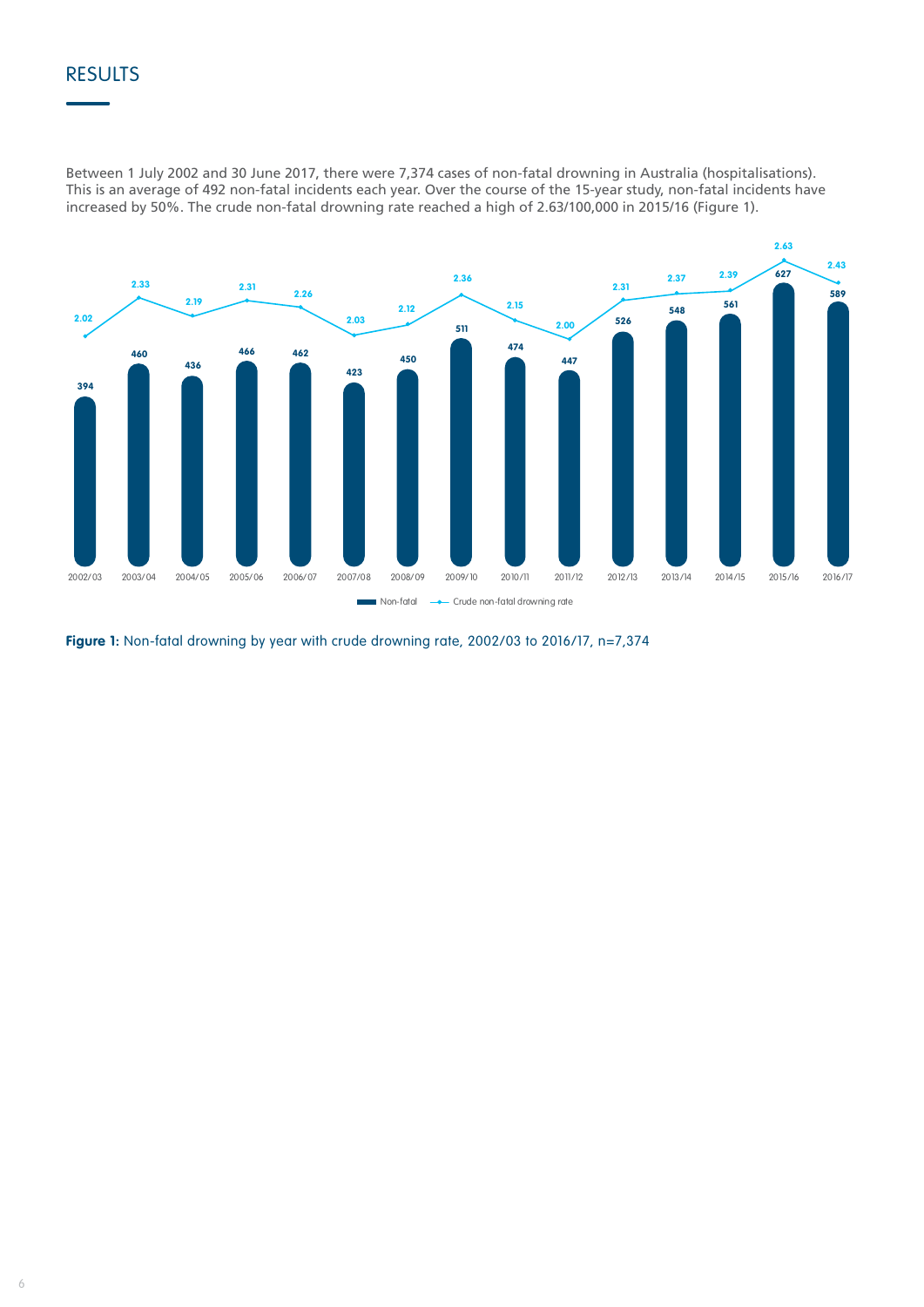# **Mean length of hospital stay**

Between 2012/13 and 2016/17, the mean length of hospital stay ranged from 2.2 to 2.5 days, with an overall average of 2.3 days (Figure 2). The shortest mean hospital stays were recorded among young children aged 0-4 years (1.5 days), while the longest stays occurred among older people aged 75 years and over (5.9 days) (Figure 3). People hospitalised following a non-fatal drowning incident in natural water stayed for an average of 3.0 days, compared to 1.9 days for swimming pool incidents and 1.7 for bathtub incidents (Figure 4).







**Figure 3:** Mean length of stay in hospital (days) by age, 2012/13 to 2016/17



**Figure 4:** Mean length of stay in hospital (days) by location, 2012/13 to 2016/17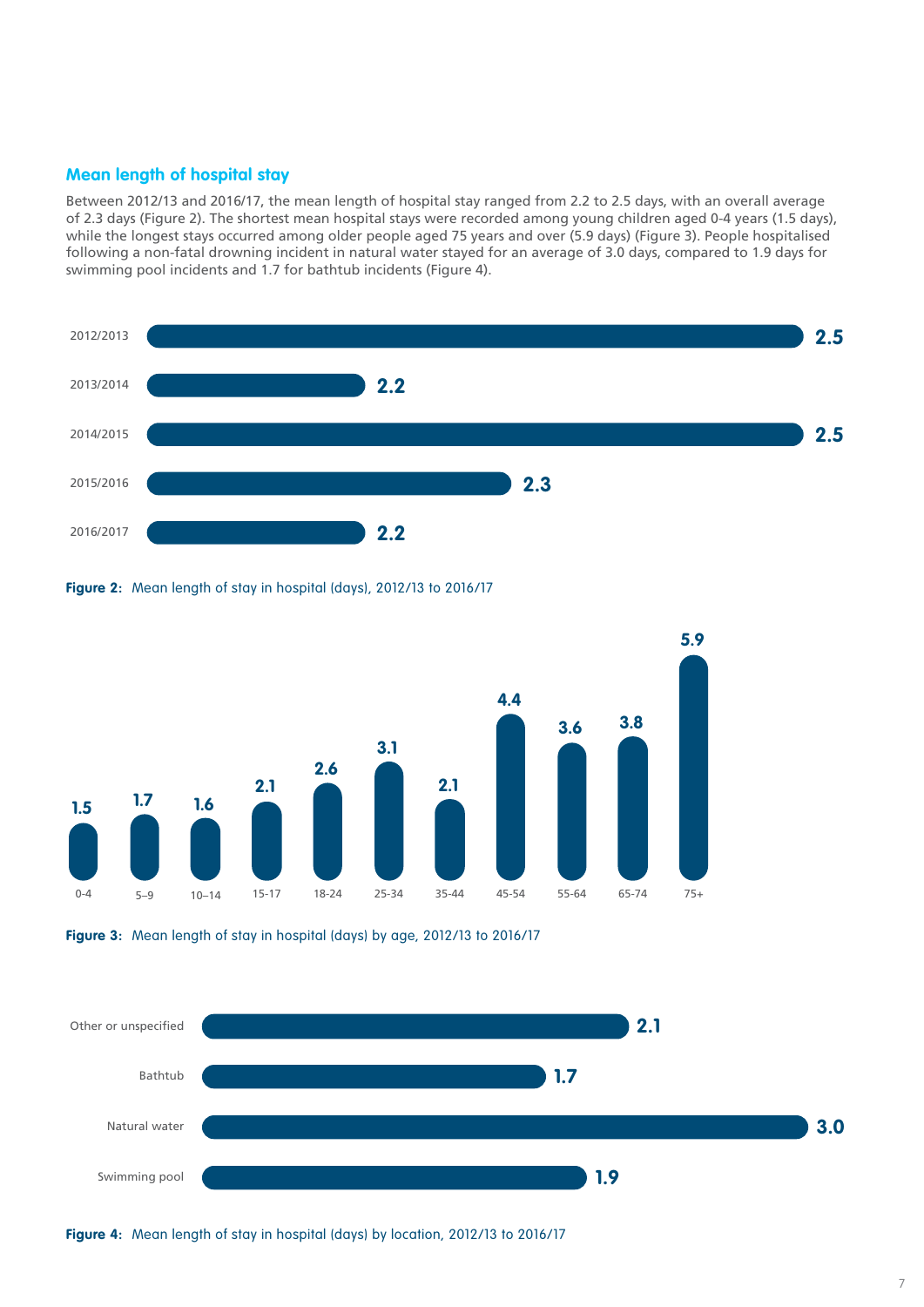### **Number of patient days**

Between 2012/13 and 2016/17, the total number of patient days ranged from a high of 1,453 in 2015/16 to a low of 1,246 in 2013/14 (Figure 5). The highest total number of patient days were recorded among young children aged 0-4 years (1,665 days) and the lowest among adolescents aged 15-17 years (205 days) (Figure 6). Other or unspecified locations accounted for a total of 2,544 patient days, followed by 2,165 for natural water and 1,764 for swimming pools (Figure 7).











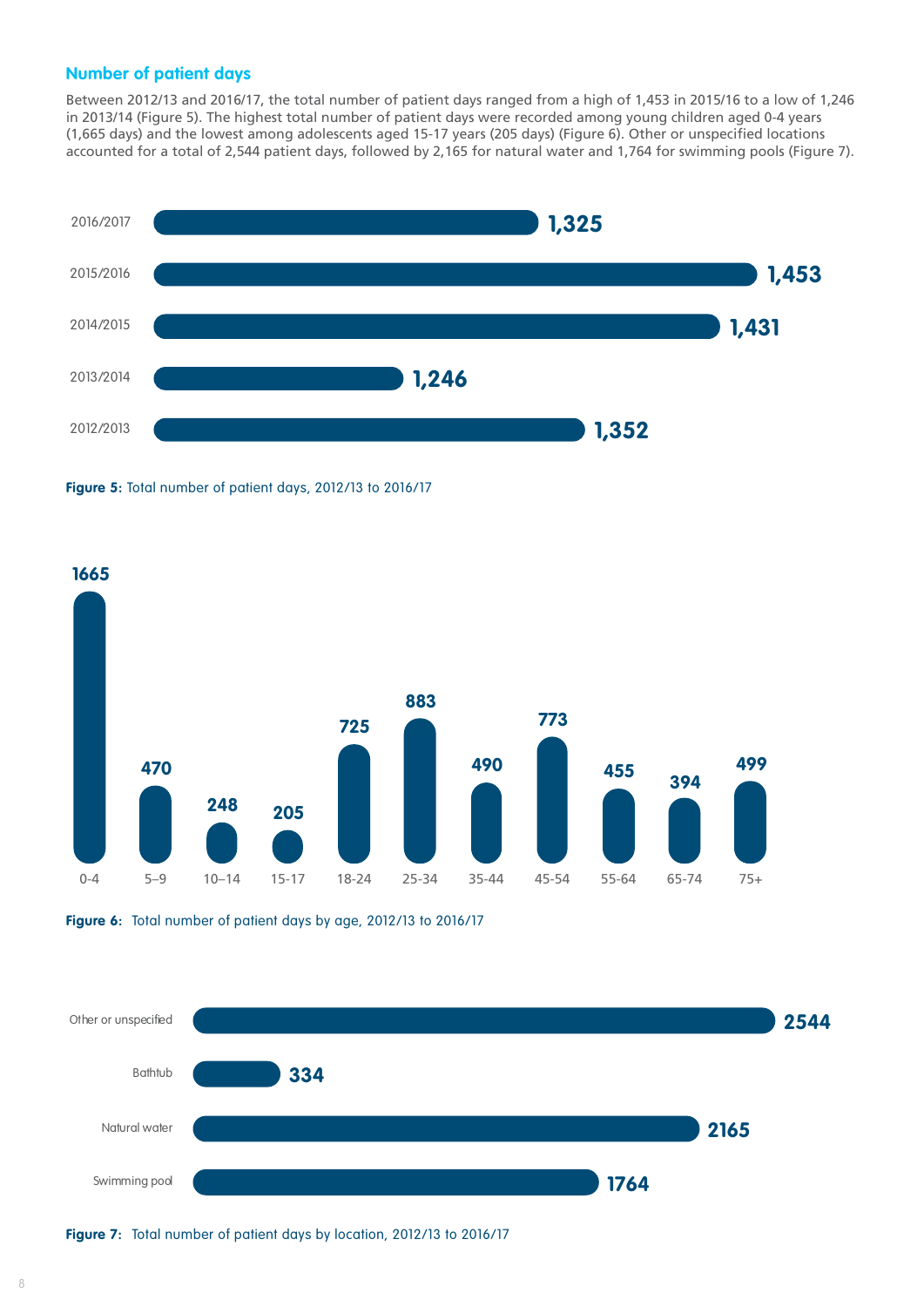#### **Intensive care (ICU)**

Between 2013/14 and 2016/17, there were 261 cases of non-fatal drowning which involved time in ICU. This is an average of 65 cases each year which require treatment within an ICU (Figure 8). The total number of hours in an ICU increased from 3,507 hours in 2013/14 to 5,310 hours in 2016/17. This is an increase of 51% over the study period (Figure 9). The average duration of time in ICU increased by 96%, from 50 hours in 2013/14 to 98 hours in 2016/17 (Figure 10).



**Figure 8:** Cases involving time in an Intensive Care Unit (ICU), 2013/14 to 2016/17, n=261



**Figure 9:** Total hours in an Intensive Care Unit (ICU), 2013/14 to 2016/17



**Figure 10:** Average duration of time (hours) in an Intensive Care Unit (ICU), 2013/14 to 2016/17

#### **Continuous ventilatory support (CVS)**

Between 2013/14 and 2016/17, there were 200 cases of non-fatal drowning which involved time on CVS. This is an average of 50 cases each year which require CVS (Figure 11). The total number of hours on CVS increased by 85%, from 2,036 hours to 3,763 hours (Figure 12). The average duration of CVS increased from 41 hours in 2013/14 to 96 hours in 2016/17. This is an increase of 134% (Figure 13).



**Figure 11:** Cases involving time on Continuous Ventilatory Support (CVS), 2013/14 to 2016/17, n=200



**Figure 12:** Total hours of Continuous Ventilatory Support (CVS) received, 2013/14 to 2016/17



**Figure 13:** Average duration of Continuous Ventilatory Support (CVS) (hours), 2013/14 to 2016/17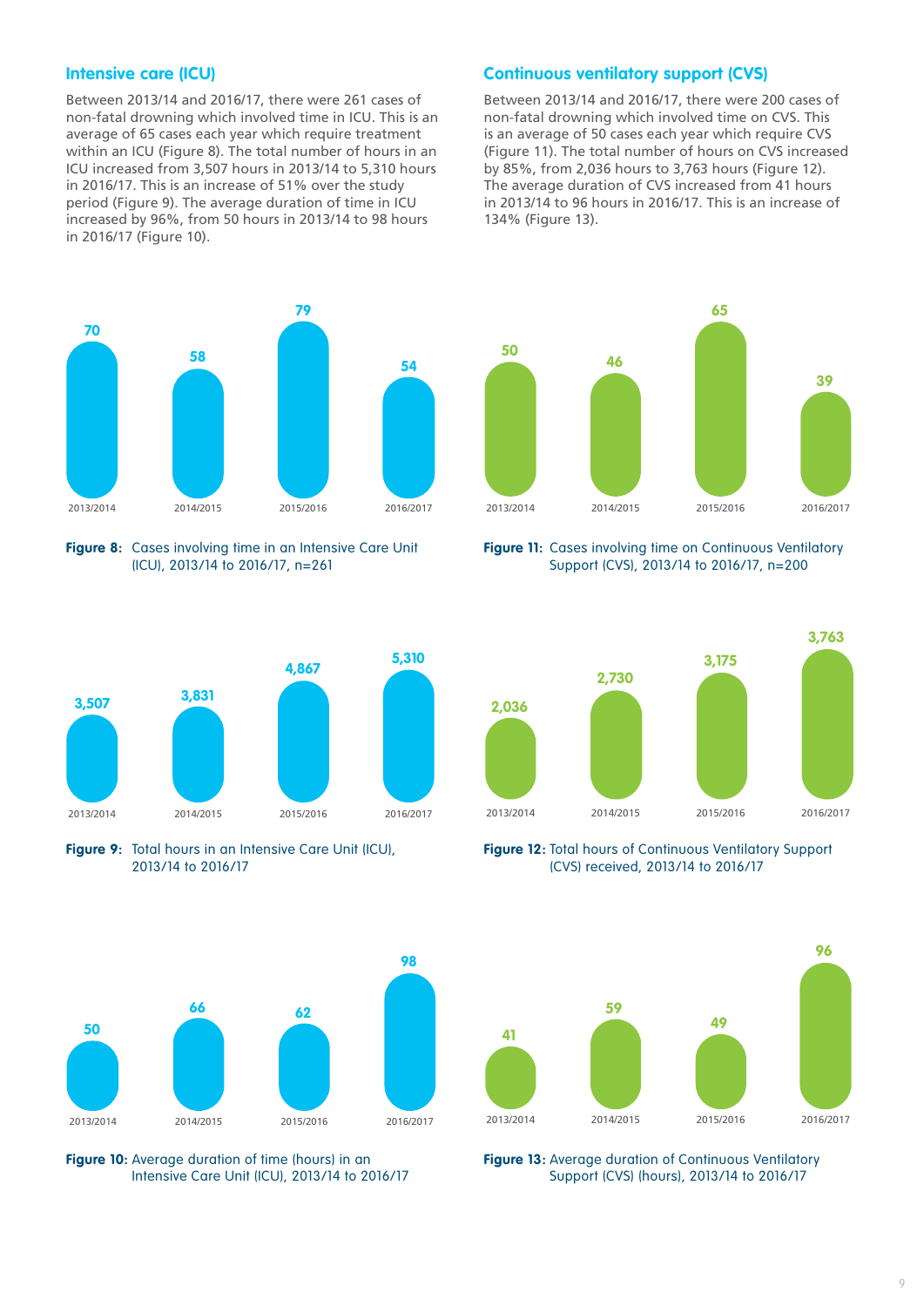# REPORT HIGHLIGHTS NEXT STEPS

- > The incidence of non-fatal drowning is rising, with hospitalisations increasing by 50% between 2002/03 and 2016/17.
	- By comparison, fatal drowning has decreased over this time (4). It is important that all drowning prevention campaigns include information on non-fatal drowning and promote the importance of cardiopulmonary resuscitation (CPR) and lifesaving skills.
- > Children 0-4 years recorded the shortest hospital stays, while older people aged 75 years and over recorded the longest stays.
	- Pre-existing medical conditions are more likely among older people, suggesting longer hospital stays are partly explained by more complex medical care (5). Particular caution with young children among medical practitioners may result in a large number of short admissions to allow observation in hospital.
- > The average duration of time in ICU and CVS increased substantially between 2013/14 and 2016/17.
	- As there is no clear trend in the number of cases requiring ICU or CVS treatment, this increase in treatment duration suggests an increase in incident severity. Further research is required to investigate this occurrence.

# **Based on the findings of this report, the following next steps are recommended:**

- > Continue to highlight the full burden of drowning in public settings to raise awareness of those who survive a drowning incident
	- Expand drowning prevention messaging to incorporate non-fatal drowning, with a focus on child drowning prevention campaigns
	- Educate practitioners, policymakers and the media on correct terminology and reporting practices
	- Ensure reports on drowning include non-fatal drowning statistics alongside deaths and other waterrelated injuries
	- Use severity findings to signify the impact of non-fatal drowning and possible health consequences, including admission to ICU and requirement for CVS
- > Maintain collection and analysis of hospitalisation data to allow ongoing monitoring of trends and the identification of emerging issues of concern
- > Strengthen non-fatal drowning data collection, including the investigation of additional data sources to broaden data coverage and improve accuracy
- > Investigate long-term health, social and economic outcomes of non-fatal drowning, including impacts on families, communities and emergency responders
- > Ensure non-fatal drowning prevention messages reference the burden among adults as well as children, highlighting the likelihood of longer hospital stays among older adults
- Investigate the causes of increasing total hours and average duration of ICU and CVS treatment, considering changes in incident severity and treatment practices over time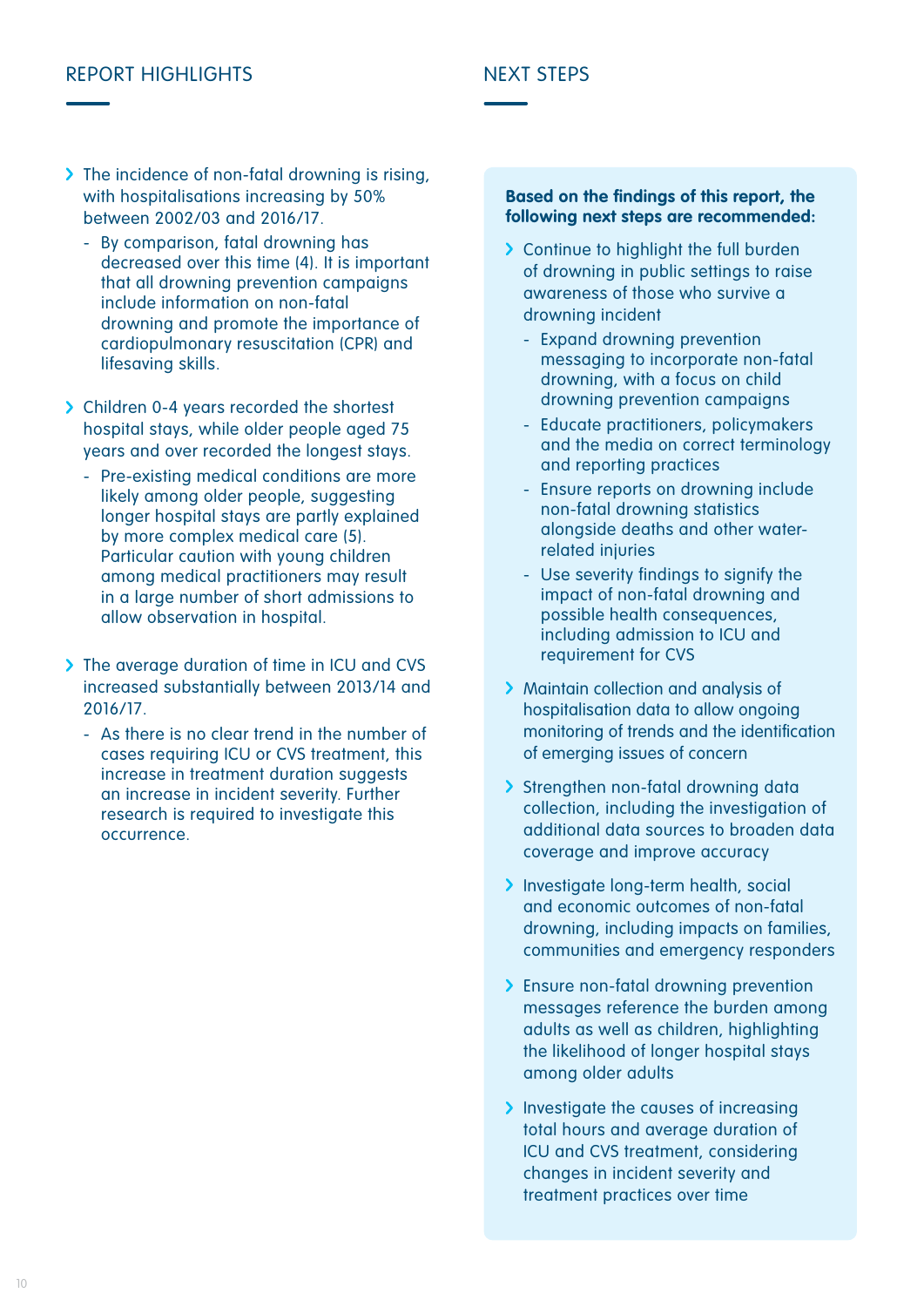#### **References**

- 1. van Beeck EF, Branche CM, Szpilman D, Modell JH, Bierens JJLM. A new definition of drowning: towards documentation and prevention of a global public health problem. Bulletin of the World Health Organization. 2005;83(11):853-6.
- 2. Australian Water Safety Council. Australian Water Safety Strategy 2030. Sydney: Australian Water Safety Council; 2021.
- 3. Mahony A, Barnsley P, Peden A, Scarr J. A thirteen year national study of non-fatal drowning in Australia: Data challenges, hidden impacts and social costs. Sydney: Royal Life Saving Society - Australia; 2017.
- 4. Royal Life Saving Society Australia. Royal Life Saving National Drowning Report 2020. Sydney: Royal Life Saving Society - Australia; 2020.
- 5. Mahony AJ, Peden AE, Franklin RC, Pearn JH, Scarr J. Fatal, unintentional drowning in older people: an assessment of the role of preexisting medical conditions. Healthy Aging Research. 2017;6(e7).